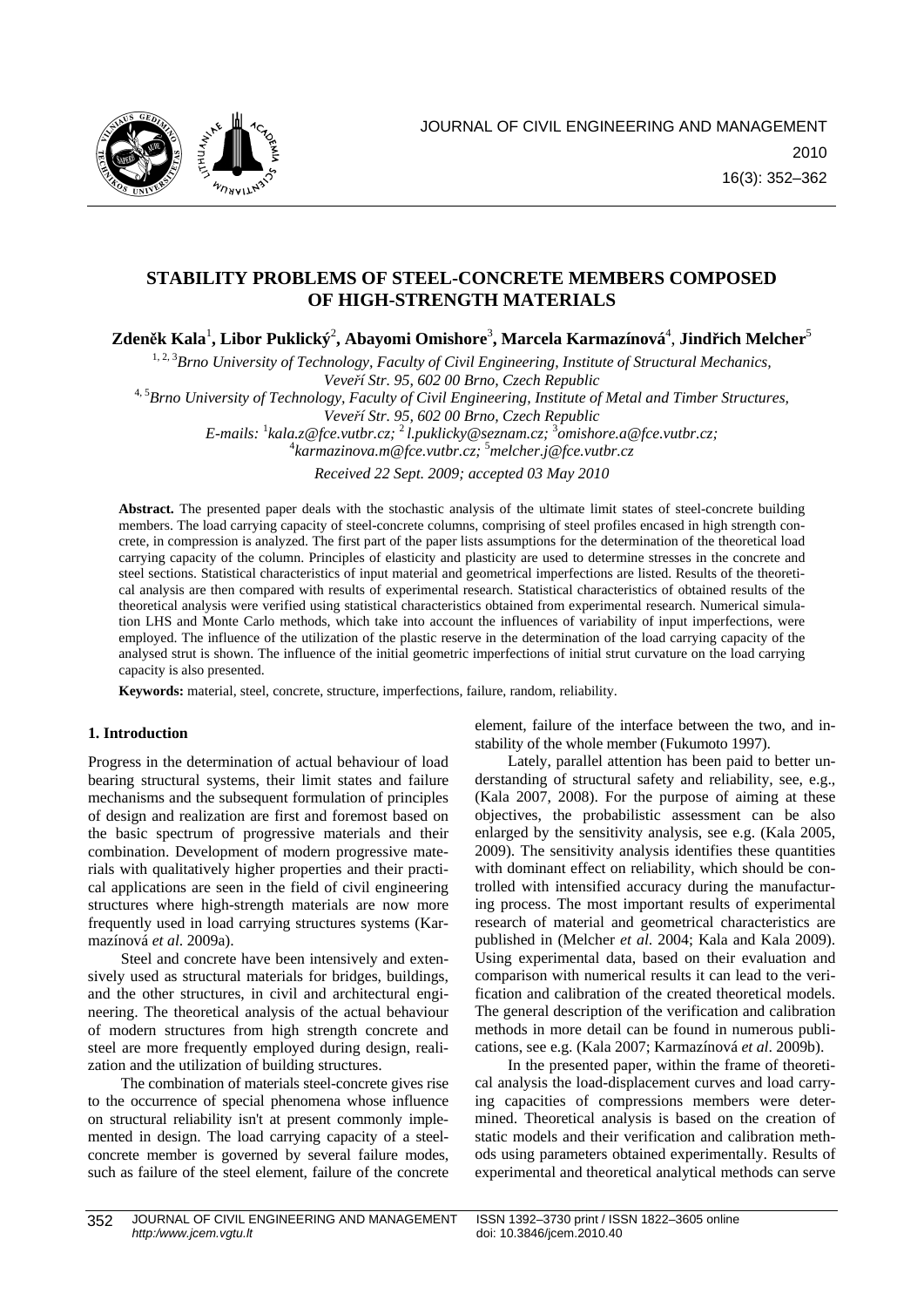as the basis for more accurate design philosophy in the sense of specific design procedures of steel-concrete members which are given in normative rules, or for the innovation of general procedures and concepts with respect to the special character of investigated structural element.

# **2. Theoretical model**

The subject of analysis is the ultimate limit state of a steel-concrete column of system length equal to its critical length,  $L = L_{cr} = 3$  m, in compression. The column consists of steel profile HEA140 encased with high strength concrete, see Fig. 1.



**Fig. 1.** Steel-concrete cross section

#### **2.1. Geometrical nonlinear solution**

The load  $F$  acting on the column consists of load  $F<sub>S</sub>$ , which is carried by the steel section, and load  $F<sub>C</sub>$ , which is carried by the concrete section, i.e.  $F = F_S + F_C$ . Let us assume that the strut is produced in the shape affine to eventual buckling, with deflection at mid length *L*/2 denoted as  $e_0$ , see Fig. 2.

The maximum deflection mid-span of the strut *e*, which is loaded by axial force  $F$  in its elastic state, may be determined according to Timoshenko (Timoshenko and Gere 1961) as:

$$
e = \frac{e_0}{1 - \frac{F}{F_{cr}}},\tag{1}
$$

where  $F$  is the load acting on the column and  $F_{cr}$  is Euler's critical force:

$$
F_{cr} = \frac{\pi^2 EI}{L_{cr}^2} \,. \tag{2}
$$

In accordance with article 6.7.3.1 (3) of standard EN 1994-1-1:2004, the effective elastic flexural stiffness *EI* of the steel-concrete column given according to the formula listed below may be used for short term loading:

$$
EI = E_S \cdot I_S + K_E \cdot E_C \cdot I_C, \qquad (3)
$$

where  $I<sub>S</sub>$  and  $I<sub>C</sub>$  are second moments of area in the plane of bending of structural steel and concrete (without consideration to cracking),  $E<sub>S</sub>$  is the modulus of the steel elasticity,  $E_C$  is the tangent modulus of the elasticity of concrete,  $K_E \cdot E_C \cdot I_C$  is the effective flexural stiffness of the concrete section.  $E_S \cdot I_S$  is the effective flexural stiffness of the steel section.



**Fig. 2.** Steel-concrete column under compression

Values of forces  $F_S$ ,  $F_C$  and parameter  $K_E$  can be obtained from the following deformation conditions:

- 1. Bending around the *z*-axis: Deflection mid-span of the strut in the direction of *y*-axis *e* is given as the deflection of the steel section  $e_S$ , which is equal to the deflection of the concrete section  $e<sub>C</sub>$ ; i.e.  $e = e_S = e_C$ .
	- 2. Compression in direction of *x*-axis: The compression of the steel section from  $F<sub>S</sub>$  equals the compression of the concrete section from  $F<sub>C</sub>$ .

With respect to  $(1)$  we can rewrite the first deformation condition as:

$$
e = \frac{e_0}{1 - \frac{F}{F_{cr}}} = \frac{e_0}{1 - \frac{F_S}{F_{cr,S}}} = \frac{e_0}{1 - \frac{F_C}{F_{cr,C}}},
$$
(4)

where  $F_{cr,S}$  is Euler's critical force of the steel cross section

$$
F_{cr,S} = \pi^2 \frac{E_S I_S}{L_{cr}^2},
$$
 (5)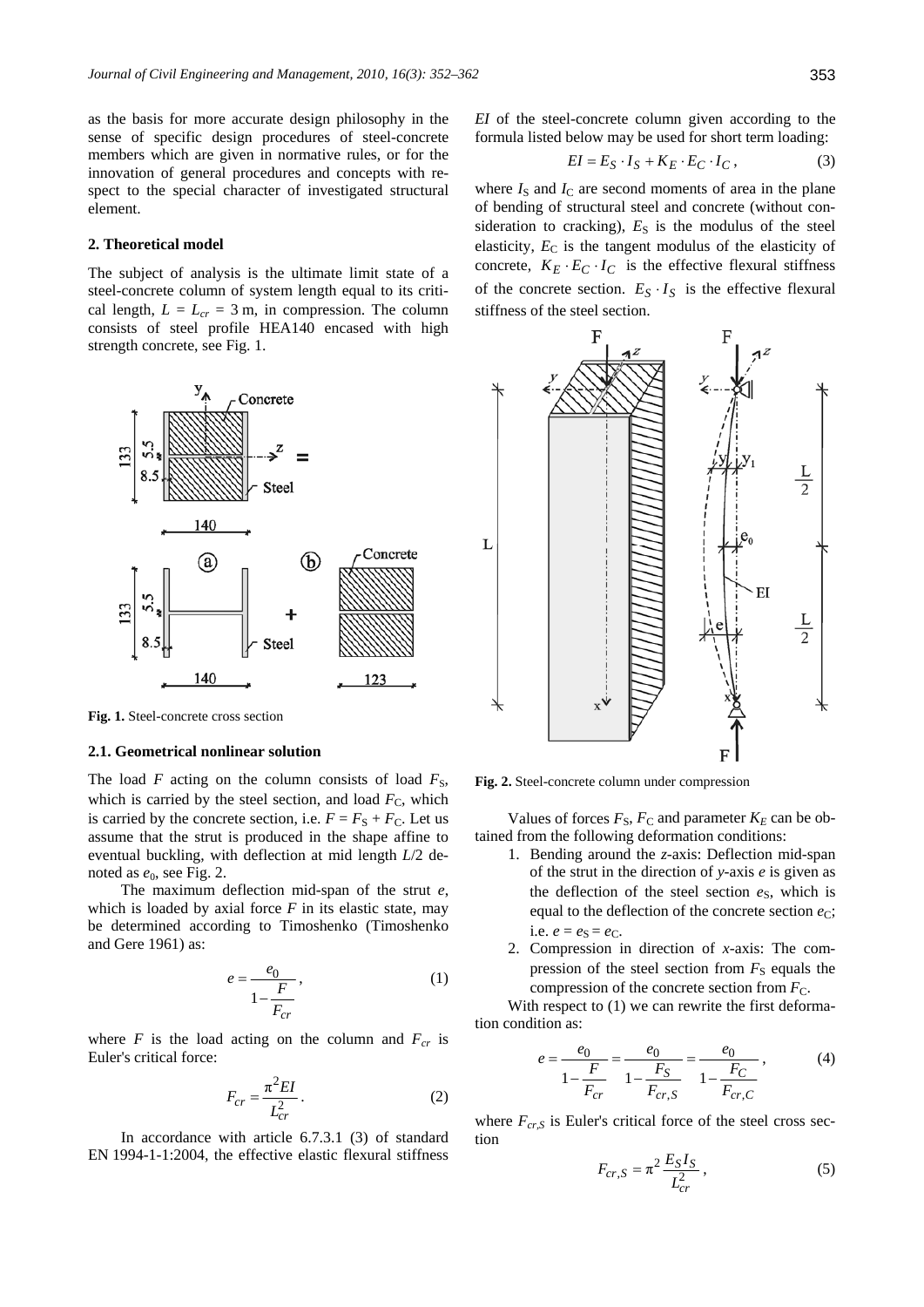where  $F_{cr,C}$  is Euler's critical force of the concrete cross section

$$
F_{cr,C} = \pi^2 \cdot K_E \frac{E_C I_C}{L_{cr}^2}.
$$
 (6)

The analysis that considers only the first deformation condition (and neglects the second deformation condition) was published in (Puklický and Kala 2009a, 2009b). The analysis requires substitution of the parameter  $K_E$  from standards EN 1994-1-1:2004 with the value  $K_E$  = 0.6. This approach can be further expressed more precisely. The more precise solution would however require taking into account the second deformation condition with which the formula for the evaluation of parameter  $K_E$  can be derived:

$$
K_E = \frac{I_S \cdot A_C}{I_C \cdot A_S} \,. \tag{7}
$$

The load carried by the steel section  $F<sub>S</sub>$  and the load carried by the concrete section  $F_C$  with parameter  $K_E$  can be determined from the above listed mathematical dependencies (where  $A_C$  is the area of concrete and  $A_S$  is the area of steel cross section):

$$
F_S = F \frac{E_S \cdot I_S}{EI} ; \t\t(8)
$$

$$
F_C = F \cdot K_E \frac{E_C \cdot I_C}{EI}.
$$
 (9)

Stresses in the steel and concrete sections are determined according to the principles of elasticity. There is no shear force (and shear stress) at mid-length *L*/2 of the strut. This simplifies the analysis of the load carrying capacity, see Fig. 3.



**Fig. 3.** Steel-concrete cross section in *L*/2

The derivation of the computational formula for the elastic load carrying capacity is listed in detail in chapter 3 of article (Kala 2009). The formula of the elastic load carrying capacity is listed in (Kala 2009) in Box 1. The elastic load carrying capacity of the steel-concrete column is given as the minimum of the elastic load carrying capacities of the steel and concrete sections, which are determined as follows: (i) The elastic load carrying capacity of the steel member is given by the yield strength attained in the most stressed section. (ii) The elastic load carrying capacity of the concrete section is given as the cubic strength in the most compressed section or as 10% of the cubic strength in the most tensed part of the section.

# **2.2. Geometrical and material nonlinear solution**

The maximum loading force under which the strut still exhibits elastic behaviour was denoted in the previous chapter as the elastic load carrying capacity. Further loading would lead to the ultimate load carrying capacity, resulting in permanent deformations of the strut. Bilinear kinematic material without strengthening (Fukumoto 1997) was considered for both the steel and concrete members, see Fig. 4.



**Fig. 4.** Stress-strain dependence

Let us assume that the strut is loaded with force  $F_i$ with corresponding deformation  $e_i$  (if this force is equal to the elastic load carrying capacity then  $i = 1$ ). Let us choose a small load increment  $F_{\Delta}$ , such that  $F_{i+1} = F_i + F_\Delta$ . Let us focus on a section mid-length of the strut. Let us assume that the sectional characteristics are constant (size and shape of the plasticized cross section remains unchanged) in a loading step. Based on this assumption and with respect to (1) we can determine the elastic deformation increment *ei*+1 resulting from the small loading increment  $F_\Lambda$ :

$$
e_{i+1} = \frac{e_i}{1 - \frac{F_\Delta}{F_{cr}}}. \tag{10}
$$

 $F_{cr}$  is evaluated acc. to (2) for a strut with weakened section in *L*/2. Re-writing (10) we obtain the formula for the load increment  $F_\Delta$  in dependence to the increase in deformation:

$$
F_{\Delta} = F_{cr} \frac{e_{i+1} - e_i}{e_{i+1}} = F_{cr} \frac{\Delta e}{e_{i+1}}.
$$
 (11)

As will be later illustrated, it is more practical to consider the parameter of deformation increment  $\Delta e = e_{i+1} - e_i$ , such that  $e_{i+1} \ge e_i$ .

Due to increase in deformation the moment condition of equilibrium from the already transferred load action  $F_i$  with corresponding deformation  $e_i$  is not fulfilled. The bending moment  $M_z$  resulting from force  $F_i$  is given in the i<sup>th</sup> step as  $M_z = F_i \cdot e_i$ . This value must remain constant even after increase in deformation from *ei* to  $e_i+1$ , i.e. it is necessary to decrease the transferred load  $F_i$ with a force, which we shall denote as  $F_{i,cor}$ . We need to thus determine this residual force  $F_{i,cor}$ , by which the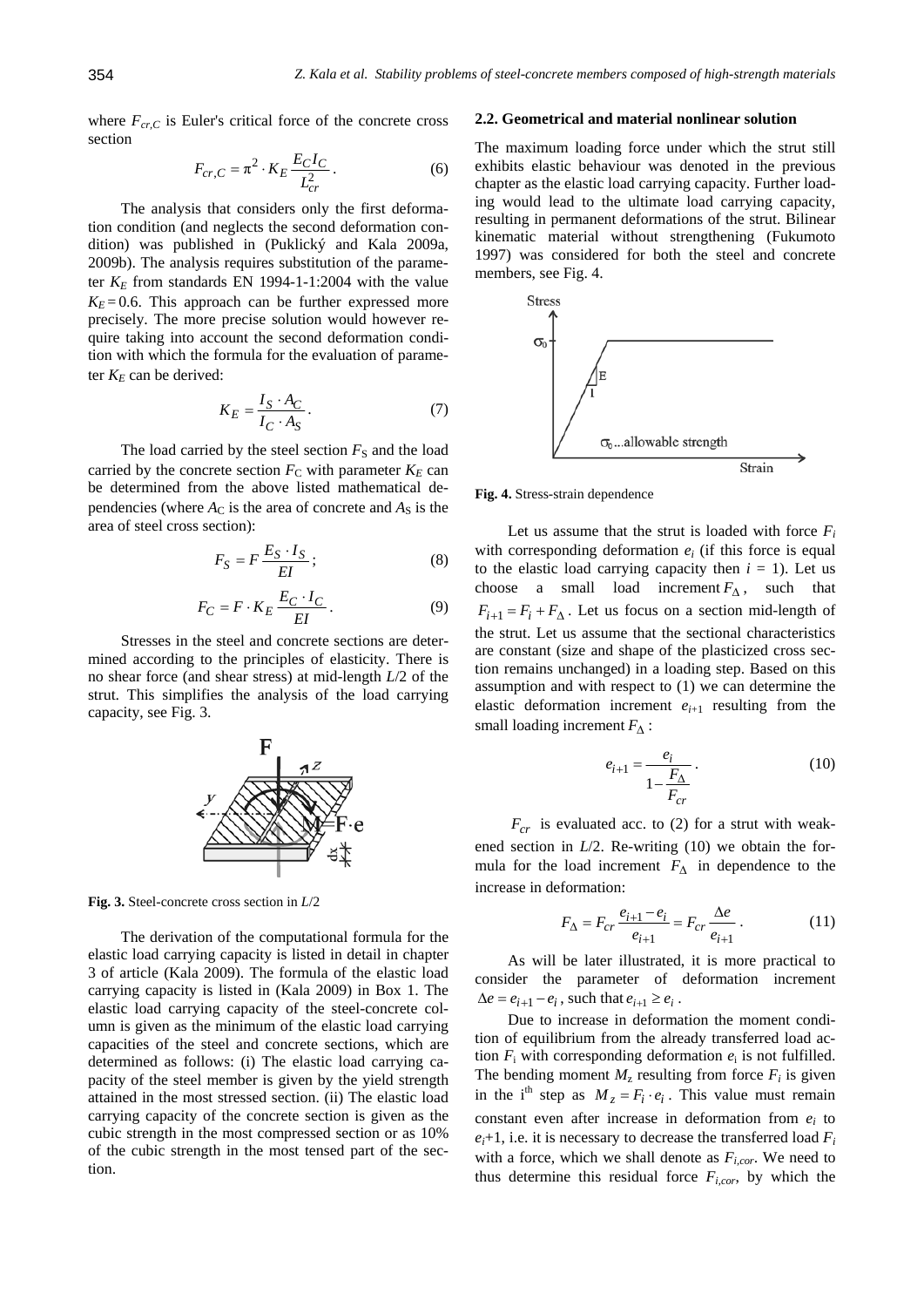transferred load is decreased so that the moment condition of equilibrium is satisfied even after increase in deformation from  $e_i$  to  $e_{i+1}$ :

$$
M_z = F_i \cdot e_i = (F_i - F_{i,cor}) \cdot e_{i+1}.
$$
 (12)

The force  $F_{i,cor}$  needed for the correction of the transferred loading due to increase in deformation Δ*e* is expressed from (12) as

$$
F_{i,cor} = F_i \frac{\Delta e}{e_{i+1}}.
$$
 (13)

The total increment of force can then be expressed from  $(11)$  and  $(13)$  as

$$
\Delta F = F_{\Delta} - F_{i,cor} = (F_{cr} - F_i) \cdot \frac{\Delta e}{e_{i+1}}.
$$
 (14)

We thus obtain force  $F_{i+1} = F_i + \Delta F$  with corresponding deformation *ei*+1. Internal forces and stresses at the mid-span of the steel-concrete column are determined from  $\Delta F$ , which is then added to the stress from the previous steps. In the next step we reduce the area of those segments where stresses exceeded the allowable stresses. The procedure is repeated analogously for subsequent steps  $i = 2$ ,  $i = 3$ , etc.

 $F_{cr}$  in equation (10) can be determined with sufficient accuracy under the presumption that the cross section is weakened along the whole length of the strut.

The maximum possible load, which the column is able to carry, is defined as the ultimate load carrying capacity. The ultimate load carrying capacity is approximately 3% higher than the elastic load carrying capacity. This is relatively insignificant. The theoretical models described in chapters 2.1 and 2.2 are sufficiently accurate. This was verified using the geometrical and material nonlinear solution with SHELL 181 elements of the ANSYS software, see e.g. (Kala and Kala 2009).

# **3. Experimental research**

The theoretical analysis described in the previous chapter should present the most realistic description of the actual behaviour of real steel-concrete columns. For this reason results of the theoretical analysis were compared with results of the experimental verifications of the load carrying capacity and action of the columns (members) T16, T17, T18, consisting of steel profile HEA140 encased with concrete, under axial compression, which were performed at the Department of Metal and Timber Structures under the supervision of prof. Melcher and assoc. prof. Karmazínová. The tested elements T16, T17, T18 are the same specimens (Figs. 5 and 6).

One of the most important imperfections is the initial axis curvature of the strut. This was carefully measured in members T16, T17 and T18 at L/4, see Fig. 7. Measurements were performed in two mutually perpendicular directions with the samples freely placed in the horizontal position on the concrete floor. For our purpose one of the important information is the measurements of the initial axis strut curvature in the direction of axis y, see Fig. 7. The results of measurement depicted in Figs. 8 and 9 show that the shape of the initial curvature is very close to the shape of a half-wave of the sine function. This observation is in concordance with results of measurements of the initial axis curvature in (Fukumoto *et al*. 1976). Maximum values 2.99, –2.95, 2.92 were measured at the mid-length of the strut; see Fig. 8 and Fig. 9. Measured values are approximately equal to a thousandth of the critical length  $L_{cr} = 3$  m. With regard to the symmetry of the analyzed section, we can consider the maximum amplitudes with their absolute values.



**Fig. 5.** Loading test of member T17



**Fig. 6.** Loading test of member T17 - deflection at *L*/2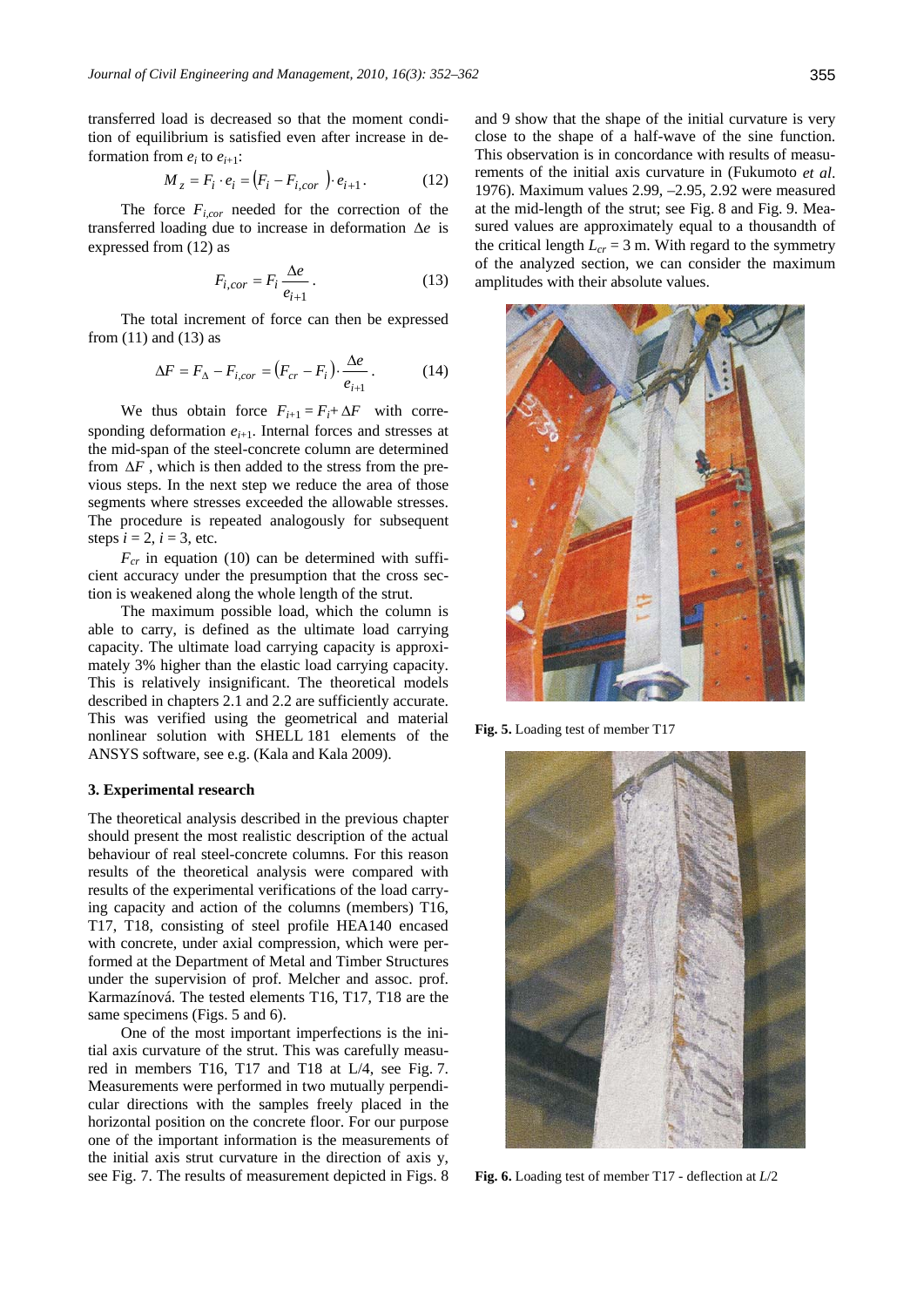

**Fig. 7.** Measurement of initial axis curvature



**Fig. 8.** Measurement of initial axis curvature



**Fig. 9.** Measurement of initial axis curvature

The measurement of the mechanical characteristics of concrete used in the production of the test members was performed in a similar manner. The average cubic strength of concrete evaluated from three samples on the 28th day had a value of 102.5 MPa, the average secant modulus of elasticity measured on the 28th day was 49.5 GPa. The yield strength was evaluated from 16 samples. The average yield strength is 455.81 MPa and standard deviation is 9.69 MPa. The geometrical characteristics of profile HE140A and modulus of elasticity of steel were not measured.

#### **4. Verification of the theoretical analysis**

The resulting dependences of "load action-deformation" of the three test samples T16, T17 and T18 present a description of measurements performed in three loading tests, see Fig. 10. In the comparative study of the theoretical analysis we shall consider the average values of the experimentally obtained material and geometrical characteristics described in the previous chapter. Variables  $h$ ,  $b$ ,  $t_1$ ,  $t_2$ ,  $E_s$ , which were not measured are taken into consideration by their nominal values, see Table 1.

**Table 1.** Input quantities

| Quantity     |                 |              | Input values     |
|--------------|-----------------|--------------|------------------|
| Steel        | Cross-s. height | h            | $133 \text{ mm}$ |
|              | Flange width    | b            | $140 \text{ mm}$ |
|              | Web thickness   | $t_1$        | $5.5 \text{ mm}$ |
|              | Flange thick    | $t_2$        | $8.5 \text{ mm}$ |
|              | Yield strength  | $f_{y}$      | 455.81 MPa       |
|              | Young's modulus | $E_{\rm S}$  | 210 GPa          |
| Conc.        | Cubic strength  | $f_{\rm cc}$ | 102.5 MPa        |
|              | Secant modulus  | $E_{\rm C}$  | 49.5 GPa         |
| Imperfection |                 | $e_0$        | $2.95$ mm        |

It is apparent from Fig. 10 that the theoretical analysis is in close agreement with results of the loading tests of samples T16, T17, and T18. The experimentally obtained results differ slightly. This may be due to imperfections that were not measured, for e.g. residual stress, rigidity of hinge joints (and corresponding buckling lengths), eccentricity of loading forces, deviations of sectional characteristics from their nominal values, small deviations of modulus of elasticity of steel and other material and geometrical characteristics, which were not taken into account by the mechanical tests.

The theoretical analysis yielded the elastic load carrying capacity of 1624.256 kN (end of the blue and beginning of the red branch) and the ultimate load carrying capacity (vertex of the loading branch) of 1663.145 kN, see Fig. 10. The deformation corresponding to the ultimate load carrying capacity of 20.8 mm is in close agreement with the experimentally obtained deformations 21.91 mm, 22.73 mm and 21.28 mm of samples T16, T17, T18. The plastic reserve of load carrying capacity is in agreement with the general conditions of 2.4%.

Change in the effective flexural stiffness of the theoretical analysis is also depicted in Fig. 10. The load carrying capacity 1663.145 kN corresponds to the state when the steel section is partially plasticized, whilst the concrete section is still in its elastic state. Further increase in deformation (black decreasing branch) leads to rapid plasticization in the most compressed part of the concrete section.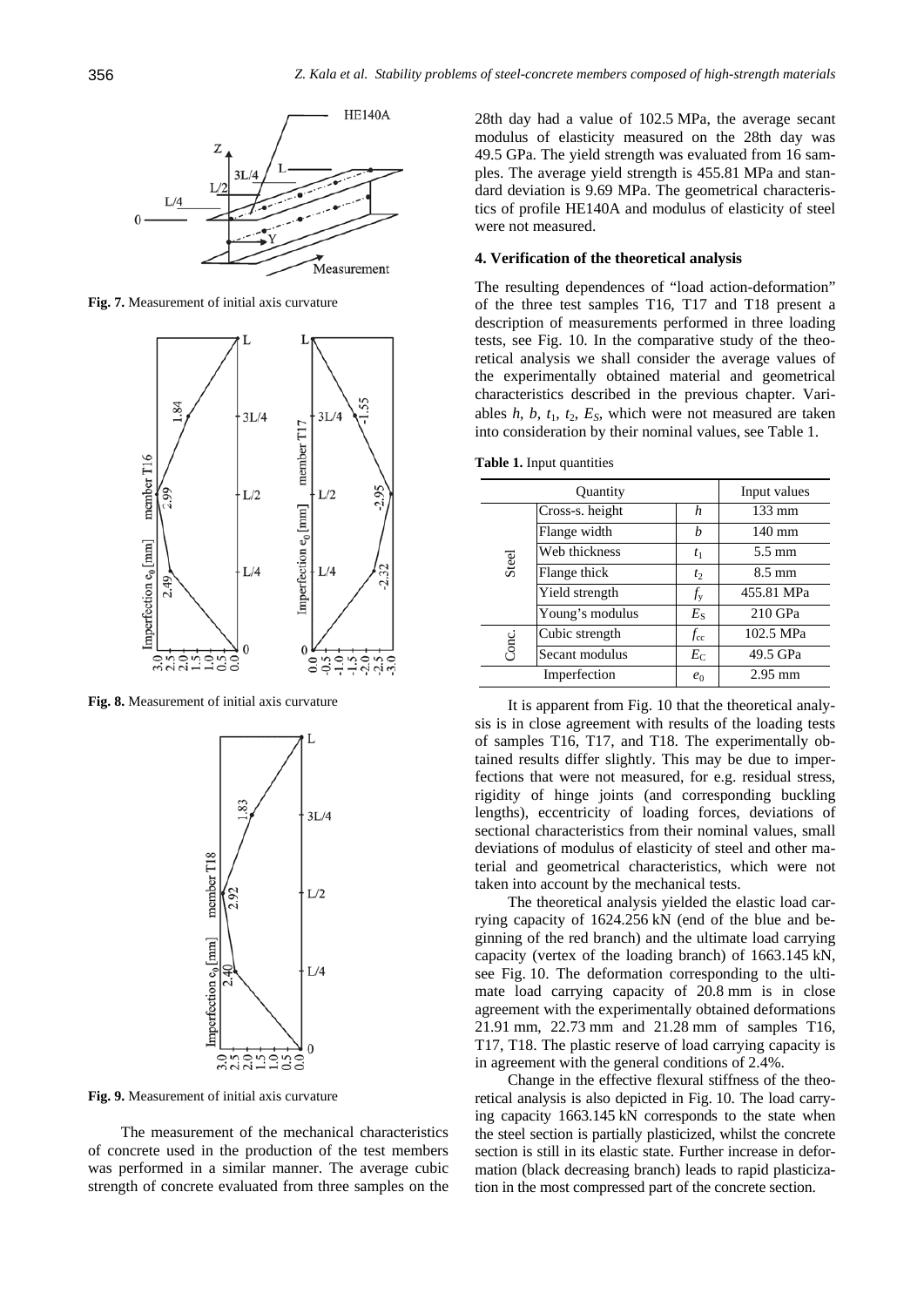

**Fig. 10.** Load-deflection curves



**Fig. 11.** Load-deflection curves

One of the significant imperfections, the variability of which has a large influence on the variability of the load carrying capacity is the amplitude of initial axis curvature of the strut. Practically the same imperfection value was measured for the three experimentally examined members. This is clearly visible in Fig. 10. The aim of subsequent theoretical studies is to determine how change in the amplitude of initial axis curvature  $e_0$  can influence change in the load-deflection curves and load carrying capacities see Fig. 11.

#### **5. Stochastic analysis**

Input material and geometrical characteristics are generally random variables. From the statistical point of view, more general conclusions can be made provided that objective information obtained from the evaluation of a higher number of samples taken from long term high level quality production is available. In the event that preceding empirical knowledge is available for random variables, we can use the so-called Bayesian approach (Frangopol *et al*. 2008; Strauss *et al*. 2008). Other sources of information include statistically utilizable data from tolerance standards, which designate with which deviations from the nominal value or characteristic values elements may be produced.

# **5.1. Input random quantities**

The first imperfection that we need to determine its statistical characteristics is the amplitude of initial axis curvature of the strut. Historically the tolerance limit of the initial axis curvature was considered as *L*/1000. Lately, based on studies and recommendations by (Sedlacek and Müller 2007), committee CEN/TC250/SC3 the value has been changed to *L*/750. The curvature of the steel part of the section, for which we can use the above listed recommendations, is decisive for our analysed steel-concrete column. The solved section is bi-axially symmetrical and hence we can assume that the mean value  $e_0$  is equal to zero, which is also stated in (Sedlacek and Müller 2007). We shall consider for the standard deviation that 95% of the realizations of the random variable are found within the tolerance limit of  $\pm$ L/750. Assuming a Gaussian distribution the standard deviation is  $S_{e0} = L/1470$ .

The yield strength in Table 1 was statistically evaluated as the mean value obtained from 16 samples taken from three struts of steel S420, which were most probably obtained from one production line. We can expect that the deviation of yield strengths of samples obtained from one strut is relatively small in comparison with the deviation of yield strengths of samples obtained from various struts, where each sample is taken from one strut. Since more samples were taken from each strut, the evaluated standard deviation of the yield strength is smaller than if we took one sample from one strut (whereas it would be ideal to have a high number of struts at our disposal). The measurements therefore do not necessarily need to reflect the real deviation that would be obtained from a higher number of samples obtained from a higher number of struts over a long time interval. If we consider the average yield strength  $m_f = 455.81$  MPa and the 5% quantile of the Gaussian probability distribution as 420 MPa, then the standard deviation has a value of  $S_{fy} = 21.771 \text{ MPa.}$ The standard deviation obtained in this manner is in concordance with long term monitored mechanical characteristics of structural steel. Mechanical characteristics of steel S235 were published in (Melcher *et al*. 2004; Strauss *et al*. 2006) and of steel S355 in (Kala *et al*. 2009).

The influence of the deviation of physical mechanical characteristic was taken into account by the variability of Young's modulus *E*. The mean value  $m_{E0} = 210 \text{ GPa}$ was considered for each strut. The standard deviation was considered according to (Fukumoto *et al*. 1976) as the frequently listed value  $S_{E0} = 12.6 \text{ MPa}.$ 

The cubic strength of concrete of value 102.5 MPa in Table 1 was evaluated as the average value obtained from 3 samples produced from concrete C70/85. If the average value is  $m_{fc} = 102.5$  MPa and the 5% quantile is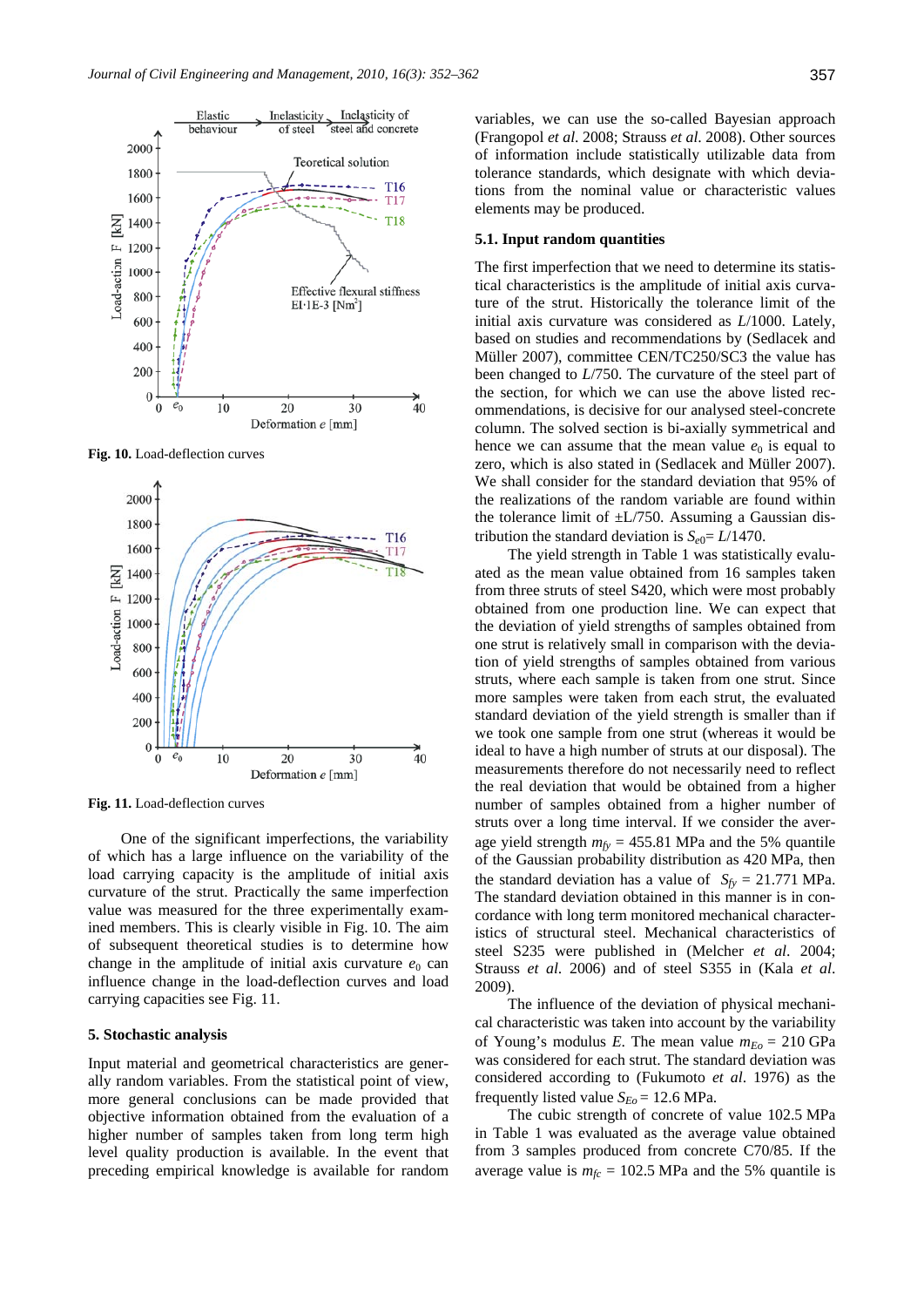85 MPa, then the standard deviation of the Gaussian distribution is  $S_f = 10.64$  MPa. Let us note that the variation coefficient of the cubic strength is approximately double than in the case of the yield strength.

Experimentally obtained statistical characteristics of the sectional geometry were published in (Kala *et al*. 2009). Let us assume that the variables  $h$ ,  $b$ ,  $t_1$ ,  $t_2$  have a Gaussian probability distribution and that their mean values are equal to their nominal values. Standard deviations will be considered according to (Kala *et al*. 2009). Secant modulus of elasticity is considered acc. to equation (6) published in (Puklický and Kala 2009a, b):

$$
E_C = 22 \cdot \left(\frac{5}{6} \cdot \frac{f_{cc}}{10}\right)^{0.3} \cdot \Theta_{E_C} \,. \tag{15}
$$

Statistical characteristics of parameter  $\Theta_{E_C}$  were

identified such that maximum agreement between the theoretical analysis and experiment is attained. Maximum agreement between statistical characteristics of the output of the theoretical analysis with the statistical characteristics of the experimental results is essential for the probabilistic analysis of reliability.

Input random variables are lucidly listed in Table 2. Statistical characteristics of the ultimate load carrying capacity determined from the theoretical analysis in chapter 2 and inputs from Table 2 agree closely to the statistical characteristics evaluated experimentally. It is necessary to note that only three members were measured, which is not enough to enable us make more general conclusions.

**Table 2.** Input random variables

| Input values         |                | Mean             | St. deviation |
|----------------------|----------------|------------------|---------------|
| Cross-s. height      | h              | $133 \text{ mm}$ | $0.59$ mm     |
| Flange width         | h              | $140 \text{ mm}$ | $1.38$ mm     |
| Web thickness        | t <sub>1</sub> | $5.5 \text{ mm}$ | $0.22$ mm     |
| Flange thick.        | $t_2$          | $8.5 \text{ mm}$ | $0.39$ mm     |
| Yield strength       | $f_{y}$        | 455.81 MPa       | 21.771 MPa    |
| Young's modulus      | $E_S$          | 210 GPa          | 12.6 GPa      |
| Cubic strength       | $f_{cc}$       | 102.5 MPa        | 10.64 MPa     |
| Quantities from (15) | $\Theta_{E_C}$ | 1.12             | 0.07          |
| Imperfection $e_0$   | $e_0$          | $0 \text{ mm}$   | L/1470        |

Analysis and identification of input characteristics is generally involved during the process of securing structural reliability. Geometrical imperfections are important in slender members and thin walled steel structures, see e.g. (Kotelko *et al*. 2008; Melcher *et al*. 2009, Ungureanu *et al*. 2010; Gocál *et al*. 2010). In the case of massive concrete structures and geotechnical engineering works it is important to properly identify the material characteristics, see e.g. (Juozapaitis and Norkus 2007; Amšiejus *et al*. 2009). Sensitivity analysis may be used to determine which characteristics have the greatest influence in individual problems. Sensitivity analysis may either be stochastic or deterministic, depending on the type of analysed problem.

# **5.2. Statistical analysis**

The curves of "load action-deformation" determined under the presumption that all variables in Table 2 are considered as random are depicted in Fig. 12. Obtained curves of "load action-deformation" are one of the main outputs describing the random characteristics of the ultimate limit state of the examined strut. The numerical simulation method LHS (McKey *et al*. 1979; Iman and Conover 1980), which is a method of type Monte Carlo, was used.



**Fig. 12.** Load-deflection curves

The most important outputs from the load actiondeformation curves are the elastic and ultimate load carrying capacity and corresponding deformations. Random realizations of the elastic load carrying capacity for 100 000 simulation runs of the Monte Carlo method are depicted in Fig. 13. Random realizations of the ultimate load carrying capacity for 100 000 simulation runs of the Monte Carlo method are depicted in Fig. 14. Statistical characteristics of both experimentally and theoretically evaluated ultimate load carrying capacities are listed in Table 3.

**Table 3.** Ultimate load carrying capacity

| Variant     | Runs    | Mean value | St. deviation |
|-------------|---------|------------|---------------|
| Theoretical | 100.000 | 1734.1 kN  | 146.5 kN      |
| Experiment  | 3       | 1617.4 kN  | 83.8 mm       |

Three ultimate load-carrying capacity observations from experiments are 1707.3 kN, 1603.4 kN, 1541.4 kN; the mean value is 1617.4 kN and standard deviation is 83.8 kN. The mean values 1734.1 kN and 1617.4 kN are closed, but standard deviations are different.

Let us remark that, if it were considered, in Table 2, no random  $e_0$  = 2.95 mm (see Fig. 10) and standard deviation of yield strength 9.69 MPa, the standard deviation of ultimate load carrying capacity as 81.1 kN and mean value as 1611.4 kN would be obtained; it is an excellent agreement with the results of the experiment. However, the standard deviation of variant Theoretical in Table 3 is higher, namely due to the necessarily non-zero random variability of the imperfection  $e_0$ .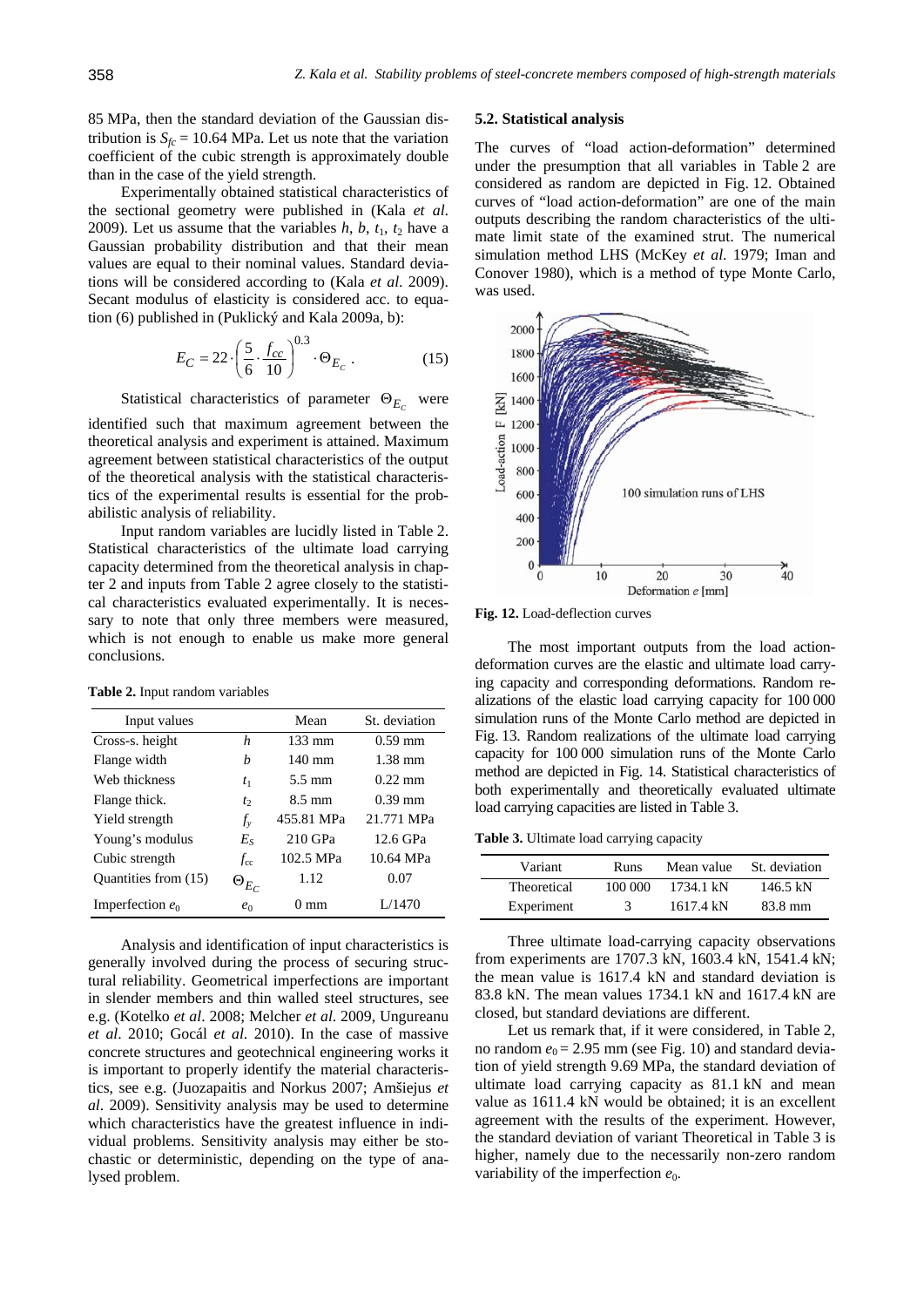The correlation between the elastic load carrying capacity and ultimate load carrying capacity is depicted in Fig. 15. Also very interesting are the dependencies between initial imperfections  $e_0$  and both load carrying capacities, see Fig. 16 and Fig. 17.



**Fig. 13.** Random elastic load carrying capacity



**Fig. 14.** Random ultimate load carrying capacity



**Fig. 15.** Elastic vs. ultimate load carrying capacity



**Fig. 16.** Imp.  $e_0$  vs. elastic load carrying capacity



Fig. 17. Imp.  $e_0$  vs. ultimate load carrying capacity

#### **6. Conclusion**

Theoretical geometrical and material non-linear solutions were derived in the article. It is apparent from obtained results in Fig. 15 that the elastic load carrying capacity and ultimate load carrying capacity have a very strong correlation. Pearson correlation coefficient of value 0.996 was obtained. The lower the value, the greater the discrepancy between obtained results. The difference of load carrying capacities approaching the value of 1100 kN is approximately 6%. High values of load carrying capacities approaching the value of 2350 kN are without differences, see Fig. 15. This is due to the fact that the high values of the elastic and ultimate load carrying capacities were evaluated for members with small values of  $e_0$  (see Figs. 16 and 17), for which the plastic reserve of the section is not significant. Imperfection  $e_0$  is one of the dominant variables that influence the load carrying capacity (see Figs. 16, 17 and 12).

The design load carrying capacity for the target reliability index  $\beta_d = 3.8$  (standard EN 1990) is evaluated as 0.1% quantile. If the reliability of the member is sufficient, this value should be higher or equal to the design value evaluated acc. to standard EN 1994-1-1:2004 for axis of buckling *y*-*y*, which is fulfilled, see EC4 in Figs. 13 and 14. In the event that the reliability is higher than the target, it is possible to consider optimization with regard to economy of design. Within the scope of modelling, the notions "optimization" and "reliability" has different meaning to different people (Atkočiūnas *et al*. 1997, 2008; Merkevičiūtė, Atkočiūnas 2006; Šešok *et al*. 2010; Jankovski and Atkočiūnas 2010). With the development of conceptions of the numerical analysis of advanced structures (Kaklauskas *et al*. 2008; Juozapaitis, Norkus 2007; Juozapaitis *et al.* 2008, 2010; Gribniak *et al*. 2010), these procedures can contribute to a qualitative improvement of the reliability analysis of structures. In this regard it is generally necessary point out publications dedicated to research problems in the field of building material and their technologies (Gailius and Kinuthia 2009; Kinuthia *et al*. 2009; Szwabowski and Łaźniewska-Piekarczyk 2009). The economical criterion is however just one of the criteria of evaluation, which does not have to be the most important (Park *et al*. 2009). Discussions with leading world specialists show the need to take other aspects into consideration. Other aspects include elabo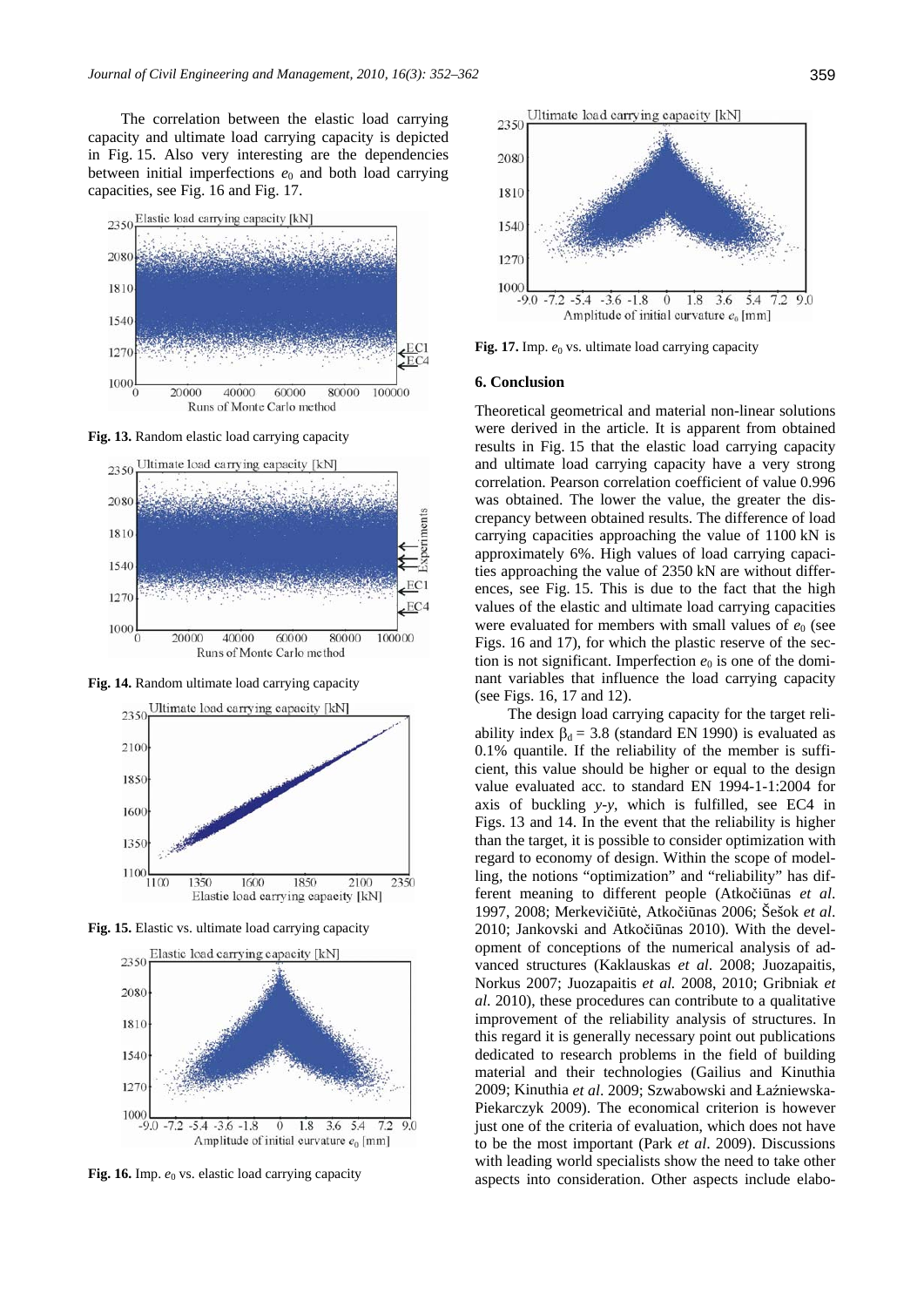rateness of design and construction, maintenance, repairs, life span, insurance, material recycling, change of building function, etc.

It is necessary to note that creep, shrinkage and ageing effects, which have an effect on the ultimate limit state of the concrete section during ageing of the structure, were neglected during analysis. In general, these effects are taken into account of long-term deformation; see e.g. (Gribniak *et al*. 2007, 2008; Kaklauskas *et al*. 2009). Unfamiliarity of the behaviour of new materials and structures under real conditions can be gradually eliminated based on theoretical analysis of verified experimental research and modern methods of computational mechanics (Mang 2009; Mang *et al*. 2009). Obtained results may be utilized in standards for design. Further improvement of current ways for design will emanate from calibration methods, optimization principles and other rational approaches including the utilization of methods of the theory of probability, mathematical statistics and reliability theory.

*The authors gratefully acknowledge the partial support provided by (i) the Czech Science Foundation within the projects of GAČR 103/08/0275 and GAČR 103/09/0597 and (ii) the research project CIDEAS 1M68407700001 (1M0579).* 

# **References**

- Amšiejus, J.; Dirgėlienė, N.; Norkus, A.; Žilionienė, D. 2009. Evaluation of soil shear strength parameters via triaxial testing by height versus diameter ratio of sample, *The Baltic Journal of Road and Bridge Engineering* 4(2): 54–60. [doi:10.3846/1822-427X.2009.4.54-60](http://dx.doi.org/10.3846/1822-427X.2009.4.54-60)
- Atkočiūnas, J.; Norkus, A.; Rimkus, L. 1997. Distortion in mechanics of elastic and elastic-plastic frames, *Computers & Structures* 62(5): 861–864. [doi:10.1016/S0045-7949\(96\)00320-3](http://dx.doi.org/10.1016/S0045-7949(96)00320-3)
- Atkočiūnas, J.; Merkevičiūtė, D.; Venskus, A. 2008. Optimal shakedown design of bar systems: Strength, stiffness, and stability constraints, *Computers and Structures* 86(17– 18): 1757–1768. [doi:10.1016/j.compstruc.2008.01.008](http://dx.doi.org/10.1016/j.compstruc.2008.01.008)
- Fukumoto, Y.; Kajita, N.; Aoki, T. 1976. Evaluation of column curves based on probabilistic concept, in *Proc. of Int. Conference on Stability*, 1–37, Prelim. Rep., publ. by Gakujutsu Bunken Fukyu - Kai, Tokyo.
- Fukumoto, Y. 1997. *Structural Stability Design, Steel and Composite Structures*, Elsevier Science.
- Frangopol, D. M.; Strauss, A.; Kim, S. 2008. Use of monitoring extreme data for the performance prediction of structures: general approach, *Engineering Structures* 30(12): 3644– 3653. [doi:10.1016/j.engstruct.2008.06.010](http://dx.doi.org/10.1016/j.engstruct.2008.06.010)
- Gailius, A.; Kinuthia, J. 2009. Modern building materials and their investigation methods, *Journal of Civil Engineering and Management* 15(2): 129–130. [doi:10.3846/1392-3730.2009.15.129-130](http://dx.doi.org/10.3846/1392-3730.2009.15.129-130)
- Gribniak, V.; Kaklauskas, G.; Bačinskas, D. 2007. State-of-art review on shrinkage effect on cracking and deformations of concrete bridge elements, *The Baltic Journal of Road and Bridge Engineering* 2(4): 183–193.
- Gribniak, V.; Kaklauskas, G.; Bacinskas, D. 2008. Shrinkage in reinforced concrete structures: a computational aspect, *Journal of Civil Engineering and Management* 14(1): 49– 60. [doi:10.3846/1392-3730.2008.14.49-60](http://dx.doi.org/10.3846/1392-3730.2008.14.49-60)
- Gribniak, V.; Kaklauskas, G.; Idnurm, S.; Bačinskas, D. 2010. Finite element mesh size effect on deformation predictions of reinforced concrete bridge girder, *The Baltic Journal of Road and Bridge Engineering* 5(1): 19–27. [doi:10.3846/bjrbe.2010.03](http://dx.doi.org/10.3846/bjrbe.2010.03)
- Gocál, J.; Vičan, J.; Hlinka, R.; Jošt, J. 2010. Laboratory tests of a typical fatigue prone riveted steel railway bridge structural detail, *Procedia Engineering* 2(1): 1761–1766. [doi:10.1016/j.proeng.2010.03.189](http://dx.doi.org/10.1016/j.proeng.2010.03.189)
- Juozapaitis, A.; Vainiunas, P.; Kaklauskas, G. 2006. A new steel structural system of a suspension pedestrian bridge, *Journal of Constructional Steel Research* 62(12): 1257– 1263. [doi:10.1016/j.jcsr.2006.04.023](http://dx.doi.org/10.1016/j.jcsr.2006.04.023)
- Iman, R. C.; Conover, W. J. 1980. Small sample sensitivity analysis techniques for computer models with an application to risk assessment, *Communications in Statistics – Theory and Methods* 9(17): 1749–842. [doi:10.1080/03610928008827996](http://dx.doi.org/10.1080/03610928008827996)
- Jankovski, V.; Atkočiūnas, J. 2010. SAOSYS Toolbox as MATLAB Implementation in the Elastic-Plastic Analysis and Optimal Design of Steel Frame Structures, *Journal of Civil Engineering and Management* 16(1): 103–121. [doi:10.3846/jcem.2010.10](http://dx.doi.org/10.3846/jcem.2010.10)
- Juozapaitis, A.; Norkus, A. 2007. Determination of rational parameters for the advanced structure of a pedestrian suspension steel bridge, *The Baltic Journal of Road and Bridge Engineering* 2(4): 173–181.
- Juozapaitis, A.; Norkus, A.; Vainiunas, P. 2008. Shape stabilization of steel suspension bridge, *The Baltic Journal of Road and Bridge Engineering* 3(3): 137–144. [doi:10.3846/1822-427X.2008.3.137-144](http://dx.doi.org/10.3846/1822-427X.2008.3.137-144)
- Juozapaitis, A.; Idnurm, S.; Kaklauskas, G.; Idnurm, J.; Gribniak, V. 2010. Non-linear analysis of suspension bridges with flexible and rigid cables, *Journal of Civil Engineering and Management* 16(1): 149–154. [doi:10.3846/jcem.2010.14](http://dx.doi.org/10.3846/jcem.2010.14)
- Kaklauskas, G.; Girdžius, R.; Bačinskas, D.; Sokolov, A. 2008. Numerical deformation analysis of bridge concrete girders, *The Baltic Journal of Road and Bridge Engineering* 3(2): 51–56. [doi:10.3846/1822-427X.2008.3.51-56](http://dx.doi.org/10.3846/1822-427X.2008.3.51-56)
- Kaklauskas, G.; Gribniak, V.; Bacinskas, D.; Vainiunas, P. 2009. Shrinkage influence on tension stiffening in concrete members, *Engineering Structures* 31(6): 1305–1312. [doi:10.1016/j.engstruct.2008.10.007](http://dx.doi.org/10.1016/j.engstruct.2008.10.007)
- Kala, Z. 2005. Sensitivity analysis of the stability problems of thin-walled structures, *Journal of Constructional Steel Research* 61(3): 415–422. [doi:10.1016/j.jcsr.2004.08.005](http://dx.doi.org/10.1016/j.jcsr.2004.08.005)
- Kala, Z. 2007. Stability problems of steel structures in the presence of stochastic and fuzzy uncertainty, *Journal of Thin-Walled Structures* 45(10–11): 861–865. [doi:10.1016/j.tws.2007.08.007](http://dx.doi.org/10.1016/j.tws.2007.08.007)
- Kala, Z. 2008. Fuzzy probability analysis of the fatigue resistance of steel structural members under bending, *Journal of Civil Engineering and Management* 14(1): 67–72. [doi:10.3846/1392-3730.2008.14.67-72](http://dx.doi.org/10.3846/1392-3730.2008.14.67-72)
- Kala, Z. 2009. Sensitivity assessment of steel members under compression, *Engineering Structures* 31(6): 1344–1348. [doi:10.1016/j.engstruct.2008.04.001](http://dx.doi.org/10.1016/j.engstruct.2008.04.001)
- Kala, Z.; Kala, J. 2009. Sensitivity analysis of stability problems of steel structures using shell finite elements and nonlinear computation methods, *WSEAS Transactions on Applied and Theoretical Mechanics* 4(3): 105–114, ISSN 1991-8747.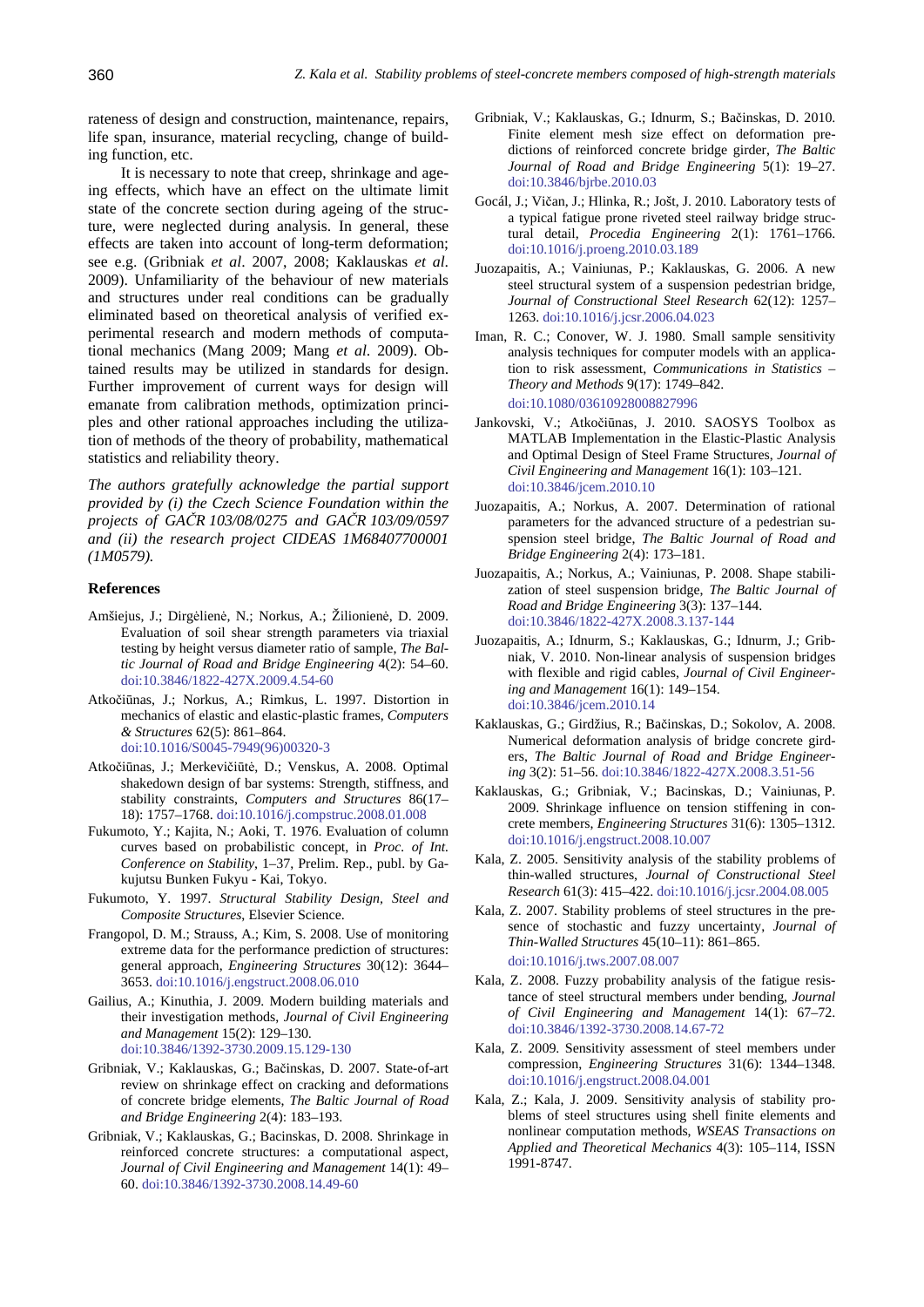- Kala, Z.; Melcher, J.; Puklický, L. 2009. Material and geometrical characteristics of structural steels based on statistical analysis of metallurgical products, *Journal of Civil Engineering and Management* 15(3): 299–307. [doi:10.3846/1392-3730.2009.15.299-307](http://dx.doi.org/10.3846/1392-3730.2009.15.299-307)
- Karmazínová, M.; Melcher, J.; Röder, V. 2009a. Load carrying capacity of steel concrete compression member of highstrength materials, in *Proc. of Int. 9th Conf. Steel Concrete Composite and Hybrid Structures*, Leeds (UK), 239–244.
- Karmazínová, M.; Melcher, J.; Kala, Z. 2009b. Design of expansion anchors to concrete based on results of experimental verification, *Advanced Steel Construction*  5(4): 390–405.
- Kinuthia, J.; Snelson, D.; Gailius, A. 2009. Sustainable medium–strength concrete (CS-concrete) from colliery spoil in South Wales UK, *Journal of Civil Engineering and Management* 15(2): 149–157. [doi:10.3846/1392-3730.2009.15.149-157](http://dx.doi.org/10.3846/1392-3730.2009.15.149-157)
- Kotelko, M.; Kowal-Michalska, K.; Kubiak, T.; Kolakowski, Z.; Gradzki, R. 2008. Estimation of load carrying capacity of multi-layered plated structures, *Thin-walled Structures* 46(7–9): 1003–1010. [doi:10.1016/j.tws.2008.01.037](http://dx.doi.org/10.1016/j.tws.2008.01.037)
- Mang, H. A. 2009. On contemporary computational mechanics, *Journal of Civil Engineering and Management* 15(1): 113–128. [doi:10.3846/1392-3730.2009.15.113-128](http://dx.doi.org/10.3846/1392-3730.2009.15.113-128)
- Mang, H. A.; Eberhardsteiner, J.; Hellmich, C.; Hofstetter, K.; Jäger, A.; Lackner, R.; Meinhard, K.; Müllner, H. W.; Pichler, B.; Pichler, C.; Reihsner, R.; Stürzenbecher, R.; Zeiml, M. 2009. Computational mechanics of materials and structures, *Engineering Structures* 31(6): 1288–1297. [doi:10.1016/j.engstruct.2009.01.005](http://dx.doi.org/10.1016/j.engstruct.2009.01.005)
- McKey, M. D.; Conover, W. J.; Beckman, R. J. 1979. A comparison of the three methods of selecting values of input variables in the analysis of output from a computer code, *Technometrics* 21(2): 239–245. [doi:10.2307/1268522](http://dx.doi.org/10.2307/1268522)
- Melcher, J.; Kala, Z.; Holický, M.; Fajkus, M.; Rozlívka, L. 2004. Design characteristics of structural steels based on statistical analysis of metallurgical products, *Journal of Constructional Steel Research* 60(3–5): 795–808. [doi:10.1016/S0143-974X\(03\)00144-5](http://dx.doi.org/10.1016/S0143-974X(03)00144-5)
- Melcher, J.; Škaloud, M.; Kala, Z.; Karmazínová, M. 2009. Sensitivity and statistical analysis within the elaboration of steel plated girder resistance, *Advanced Steel Construction* 5(2): 120–126. ISSN 1816-112X.
- Merkevičiūtė, D.; Atkočiūnas, J. 2006. Optimal shakedown design of metal structures under stiffness and stability

constraints, *Journal of Constructional Steel Research* 62(12): 1270–1275. [doi:10.1016/j.jcsr.2006.04.020](http://dx.doi.org/10.1016/j.jcsr.2006.04.020)

- Park, M.; Chu, Y.; Lee, H.-S.; Kim, W. 2009 Evaluation Methods for Construction Projects, *Journal of Civil Engineering and Management* 15(4): 349–359. [doi:10.3846/1392-3730.2009.15.349-359](http://dx.doi.org/10.3846/1392-3730.2009.15.349-359)
- Puklický, L.; Kala, Z. 2009a. Application of fuzzy analysis to stability problems of steel-concrete structural members, in *Proc. of the 2nd WSEAS Int. Conf. on Engineering Mechanics, Structures and Engineering Geology* (EMESEG '09), Rodos Island (Greece), 111–113, July 22-24, 2009, published by WSEAS Press.
- Puklický, L.; Kala, Z. 2009b. Application of uncertainty analysis to stability problems of steel-concrete structural members, *Engineering Structures and Technologies* 1(1): 44– 49. [doi:10.3846/skt.2009.05](http://dx.doi.org/10.3846/skt.2009.05)
- Sedlacek, G.; Müller, Ch. 2007. *Report for CEN/TC250/SC3 Geometrical tolerances in EN 1090-2 for long products used as columns in compression*, 16 November 2007, 9.
- Šešok, D.; Mockus, J.; Belevičius, R.; Kačeniauskas, A. 2010. Global optimization of grillages using simulated annealing and high performance computing, *Journal of Civil Engineering and Management* 16(1): 95–101. [doi:10.3846/jcem.2010.09](http://dx.doi.org/10.3846/jcem.2010.09)
- Strauss, A.; Kala, Z.; Bergmeister, K.; Hoffmann, S.; Novák, D. 2006. Technologische Eigenschaften von Stählen im europäischen Vergleich, *Stahlbau* 75, Januar 2006, Heft 1.
- Strauss, A.; Frangopol, D. M.; Kim, S. 2008. Use of monitoring extreme data for the performance prediction of structures: general approach, *Engineering Structures* 30(12): 3654– 3666. [doi:10.1016/j.engstruct.2008.06.009](http://dx.doi.org/10.1016/j.engstruct.2008.06.009)
- Szwabowski, J.; Łaźniewska-Piekarczyk, B. 2009. Airentrainment problem in self-compacting concrete, *Journal of Civil Engineering and Management* 15(2): 137–147. [doi:10.3846/1392-3730.2009.15.137-147](http://dx.doi.org/10.3846/1392-3730.2009.15.137-147)
- Timoshenko, S.; Gere, J. 1961. *Theory of Elastic Stability*. McGraw-Hill, New York.
- Ungureanu, V.; Kotełko, M.; Mania, R. J.; Dubina, D. 2010. Plastic mechanisms database for thin-walled cold-formed steel members in compression and bending, *Thin-Walled Structures* 48(10–11): 818–826. [doi:10.1016/j.tws.2010.01.004](http://dx.doi.org/10.1016/j.tws.2010.01.004)
- EN 1994-1-1:2004. Eurocode 4: Design of composite steel and concrete structures – Part 1-1: General rules and rules for buildings.

# **PLIENBETONIO ELEMENTŲ IŠ DIDELIO STIPRIO MEDŽIAGŲ STABILUMO PROBLEMOS**

**Z. Kala, L. Puklický, A. Omishore, M. Karmazínová, J. Melcher** 

S a n t r a u k a

Straipsnyje pateikta plienbetonio pastatų elementų didžiausių ribinių būklių stochastinė analizė, analizuojama plienbetonio kolonų, sudarytų iš plieninių profiliuočių, padengtų didelio stiprio betonu, laikomoji galia gniuždant. Pirmoje straipsnio dalyje išvardytos kolonos teorinės laikomosios galios nustatymo prielaidos. Tamprumo ir plastiškumo principai taikyti įtempiams betono ir plieno skerspjūviuose nustatyti. Nustatytos medžiagų ir geometrinių defektų statistinės charakteristikos, teorinės analizės rezultatai palyginti su eksperimentinių tyrimų rezultatais. Teorinės analizės metu gautų rezultatų statistinės charakteristikos patikrintos taikant iš eksperimentinių tyrimų gautus statistinius rodiklius. Pritaikytas skaitinis modeliavimas LHS ir Monte Karlo metodais, kurie įvertina pradinių defektų kintamumo įtaką. Parodyta plastiškumo atsargos naudojimo įtaka, nustatant analizuojamojo statramsčio laikomąją galią, pateikta pradinio statramsčio išlinkio pirminių geometrinių defektų įtaka laikomajai galiai.

**Reikšminiai žodžiai:** medžiagos, plienas, betonas, struktūra, defektai, susilpnėjimas, patikimumas.